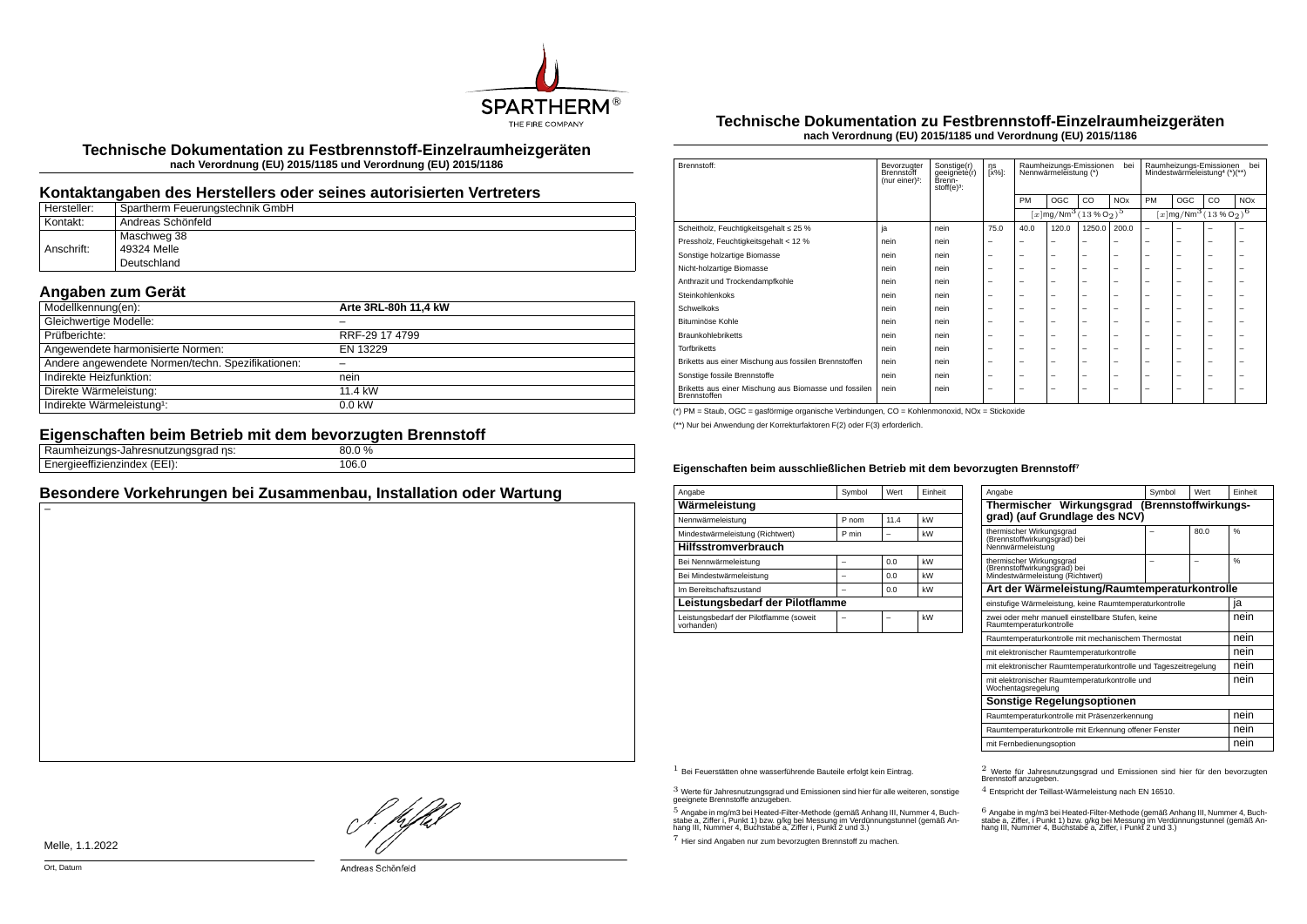

**Technical documentation for solid fuel local space heaters according to Regulation (EU) 2015/1185 and Regulation (EU) 2015/1186**

## **Contact details of the manufacturer or its authorised representative**

|          | Manufacturer: Spartherm Feuerungstechnik GmbH |
|----------|-----------------------------------------------|
| Contact: | Andreas Schönfeld                             |
|          | Maschweg 38                                   |
| Address: | 49324 Melle                                   |
|          | Deutschland                                   |

# **Details of the unit**

| Model identifier(s):                               | Arte 3RL-80h 11.4 kW |
|----------------------------------------------------|----------------------|
| Equivalent models:                                 |                      |
| Test reports:                                      | RRF-29 17 4799       |
| Applied harmonised standards:                      | EN 13229             |
| Other technical standards and specifications used: |                      |
| Indirekte Heizfunktion:                            | nein                 |
| Direct heat output:                                | 11 4 kW              |
| Indirect heat output <sup>1</sup> :                | $0.0$ kW             |

# **Characteristics when operating with the preferred fuel**

| ns:<br>emclency<br>, וו<br>Tieauriu<br>uace m<br>الكاتب<br>ູ | $\frac{0}{0}$<br>nn<br>וח |  |
|--------------------------------------------------------------|---------------------------|--|
| Index<br>icienc'<br>(EEI):<br>' וי<br>-пк                    | 106.0<br>.                |  |
|                                                              |                           |  |

# **Special precautions for assembly, installation or maintenance**

### **Technical documentation for solid fuel local space heaters according to Regulation (EU) 2015/1185 and Regulation (EU) 2015/1186**

| Fuel:                                        | Preferred<br>fuel<br>(only<br>one $)^2$ : | Other suita-<br>ble fuel(s) <sup>3</sup> : | ηs<br>[x%]:              | Heating emissions at nominal<br>heat output (*) |                                                         |        | Heating emissions at minimum<br>heat output <sup>4</sup> $(*)$ <sup>**</sup> ) |                                                        |     |    |                       |
|----------------------------------------------|-------------------------------------------|--------------------------------------------|--------------------------|-------------------------------------------------|---------------------------------------------------------|--------|--------------------------------------------------------------------------------|--------------------------------------------------------|-----|----|-----------------------|
|                                              |                                           |                                            |                          | PM                                              | OGC                                                     | CO     | <b>NO<sub>x</sub></b>                                                          | PM                                                     | OGC | CO | <b>NO<sub>x</sub></b> |
|                                              |                                           |                                            |                          |                                                 | $[x \, \text{mg}/\text{Nm}^3 \, (13\,\%\,\text{O}_2)^5$ |        |                                                                                | $[x]$ mg/Nm $^3$ $(13\%$ O <sub>2</sub> ) <sup>6</sup> |     |    |                       |
| Wood logs with moisture content $\leq 25$ %  | ja                                        | nein                                       | 75.0                     | 40.0                                            | 120.0                                                   | 1250.0 | 200.0                                                                          | $\overline{\phantom{0}}$                               | -   |    | -                     |
| Compressed wood with moisture content < 12 % | nein                                      | nein                                       |                          | $\overline{\phantom{0}}$                        | $\overline{\phantom{0}}$                                | -      | -                                                                              | -                                                      | -   | -  | -                     |
| Other woody biomass                          | nein                                      | nein                                       | $\overline{\phantom{a}}$ | $\overline{\phantom{0}}$                        | $\overline{\phantom{0}}$                                | -      | -                                                                              | -                                                      | -   | -  | -                     |
| Non-woody biomass                            | nein                                      | nein                                       | $\overline{\phantom{a}}$ | $\overline{\phantom{0}}$                        | $\overline{\phantom{0}}$                                | -      | -                                                                              | -                                                      | -   | -  | -                     |
| Anthracite and dry steam coal                | nein                                      | nein                                       | $\overline{\phantom{m}}$ | $\overline{\phantom{m}}$                        | $\overline{\phantom{0}}$                                | -      | -                                                                              | -                                                      | -   | -  | -                     |
| Hard coke                                    | nein                                      | nein                                       | $\overline{\phantom{a}}$ | $\overline{\phantom{0}}$                        | $\overline{\phantom{0}}$                                | -      | -                                                                              | -                                                      | -   | -  | -                     |
| Low temperature coke                         | nein                                      | nein                                       | $\overline{\phantom{a}}$ | -                                               | $\overline{\phantom{a}}$                                | -      | -                                                                              | -                                                      | -   | -  | -                     |
| Bituminous coal                              | nein                                      | nein                                       | $\overline{\phantom{a}}$ | -                                               | $\overline{\phantom{0}}$                                | -      | -                                                                              | -                                                      | -   | -  | -                     |
| Lignite briguettes                           | nein                                      | nein                                       | $\overline{\phantom{a}}$ | -                                               | $\overline{\phantom{a}}$                                | -      | -                                                                              | -                                                      | -   | -  | -                     |
| Peat briquettes                              | nein                                      | nein                                       | $\overline{\phantom{a}}$ | $\overline{\phantom{0}}$                        | $\overline{\phantom{a}}$                                | -      | -                                                                              | -                                                      | -   | -  | -                     |
| Blended fossil fuel briquettes               | nein                                      | nein                                       | $\overline{\phantom{m}}$ | $\overline{\phantom{m}}$                        | $\overline{\phantom{0}}$                                | -      | -                                                                              | -                                                      | -   | -  | -                     |
| Other fossil fue                             | nein                                      | nein                                       | $\overline{\phantom{a}}$ | $\overline{\phantom{0}}$                        | $\overline{\phantom{0}}$                                | -      | -                                                                              | -                                                      | -   | -  | -                     |
| Blended biomass and fossil fuel briquettes   | nein                                      | nein                                       | $\overline{\phantom{0}}$ | -                                               | -                                                       | -      | -                                                                              | -                                                      | -   | -  | -                     |
|                                              |                                           |                                            |                          |                                                 |                                                         |        |                                                                                |                                                        |     |    |                       |

(\*) PM = Dust, OGC = Gaseous organic compound, CO = Carbon monoxide, NOx = Nitrogen oxides

(\*\*) Only required when applying correction factors F(2) or F(3).

#### Characteristics when operating exclusively with the preferred fuel<sup>7</sup>

| Item                                          | Symbol | Value | Unit |  |  |  |
|-----------------------------------------------|--------|-------|------|--|--|--|
| <b>Heat output</b>                            |        |       |      |  |  |  |
| Nominal heat out put                          | P nom  | 11.4  | kW   |  |  |  |
| inimum heat out put (indicative)              | P min  |       | kW   |  |  |  |
| Auxiliary electricity consumption             |        |       |      |  |  |  |
| At nominal heat output                        |        | 0.0   | kW   |  |  |  |
| At minimum heat output                        |        | 0.0   | kW   |  |  |  |
| In standby mode                               |        | 0.0   | kW   |  |  |  |
| Permanent pilot flame power requirement       |        |       |      |  |  |  |
| Pilot flame power requirement (if applicable) |        |       | kW   |  |  |  |

| Item                                                                           | Symbol | Value | Unit          |  |  |
|--------------------------------------------------------------------------------|--------|-------|---------------|--|--|
| Thermal efficiency (usefuel efficiency) (based on<br>NCV)                      |        |       |               |  |  |
| Thermal efficiency (useful efficiency) at<br>nominal heat output               |        | 80.0  | 0/6           |  |  |
| Thermal efficiency (useful efficiency) at<br>minimum heat out put (indicative) |        |       | $\frac{0}{6}$ |  |  |
| Type of heat output/room temperature control                                   |        |       |               |  |  |
| single stage heat output, no room temperature control                          | ıa     |       |               |  |  |
| two or more manual stages, no room temperature control                         | nein   |       |               |  |  |
| with mechanic thermostat room temperature control                              |        |       |               |  |  |
| with electronic room tempera ture control                                      | nein   |       |               |  |  |
| with electronic room tempera ture control plus day timer                       | nein   |       |               |  |  |
| with electronic room tempera ture control plus week timer                      | nein   |       |               |  |  |
| Other control options                                                          |        |       |               |  |  |
| Room temperature control, with presence detection                              | nein   |       |               |  |  |
| Room temperature control, with open window detection                           | nein   |       |               |  |  |
| With distance control option                                                   |        |       | nein          |  |  |

3 Values for annual efficiency and emissions shall be given here for all other suitable fuels.

.<br>5 Angabe a, Ziffer i, Punkt 1) bzw. g/kg bei Messung im Verdünnungstunnel (gemäß An-<br>hang III, Nummer 4, Buchstabe a, Ziffer i, Punkt 2 und 3.)<br>hang III, Nummer 4, Buchstabe a, Ziffer i, Punkt 2 und 3.)

7 Here, information is only to be provided on the preferred fuel.

 $1$  No entry is made for fireplaces without water-bearing components.  $2$  Values for annual efficiency and emissions are to be given here for the preferred fuel.

4 Corresponds to the part load heat output according to EN 16510.

.<br>stabe a, Ziffer, i Punkt 1) bzw. g/kg bei Messung im Verdünnungstunner 4, Buch-<br>hang III, Nummer 4, Buchstabe a, Ziffer, i Punkt 2 und 3.)<br>hang III, Nummer 4, Buchstabe a, Ziffer, i Punkt 2 und 3.)

! pfhil

Melle, 1.1.2022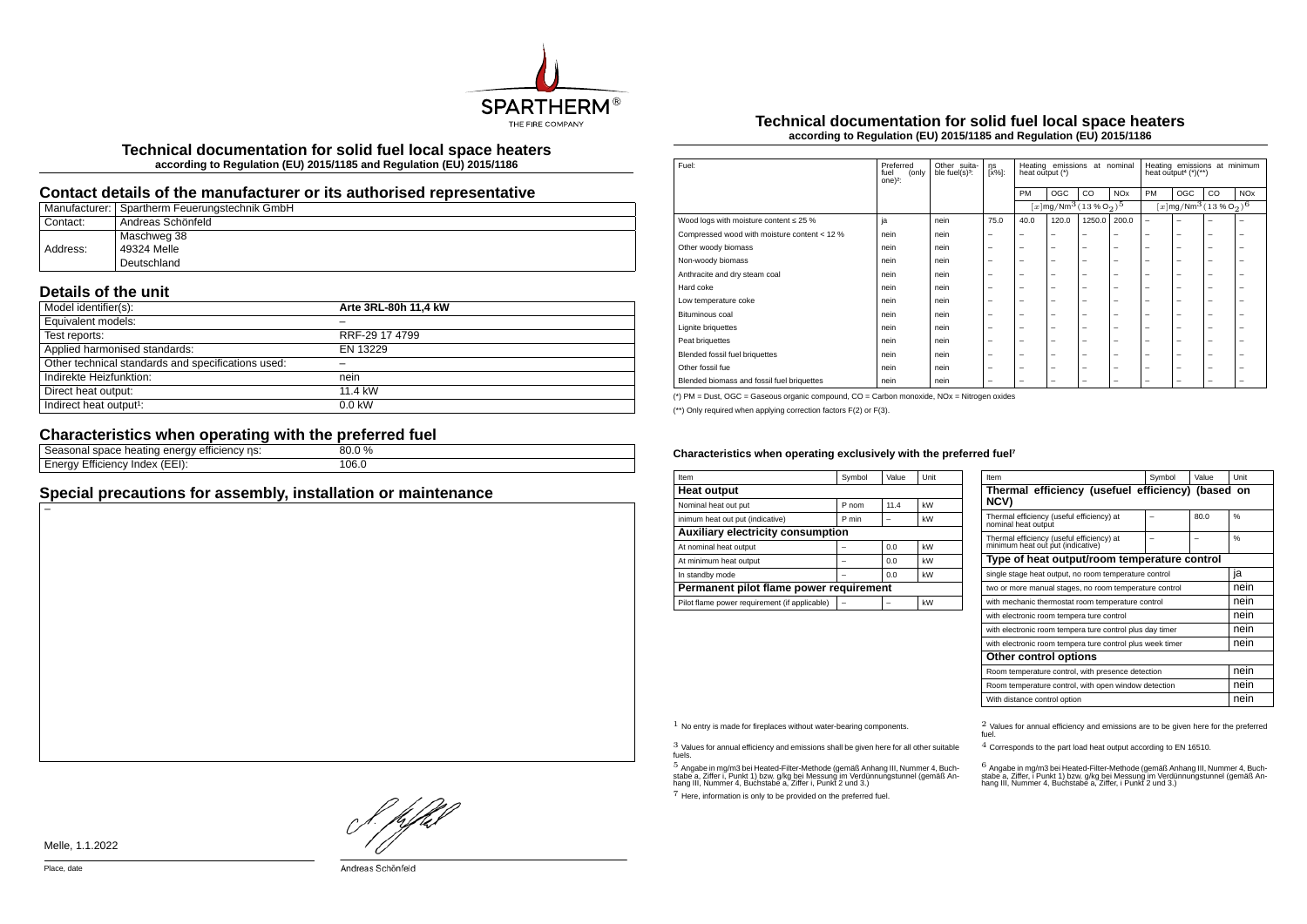

**Documentazione tecnica per riscaldatori singoli a combustibile solido Secondo il regolamento (UE) 2015/1185 e il regolamento (UE) 2015/1186**

#### **Dati di contatto del fabbricante o del suo rappresentante autorizzato**

| Produttore: | Spartherm Feuerungstechnik GmbH |
|-------------|---------------------------------|
| Contatto:   | Andreas Schönfeld               |
|             | Maschweg 38                     |
| Indirizzo:  | 49324 Melle                     |
|             | Deutschland                     |

## **Dettagli del dispositivo**

| Identificativo/i del modello/dei modelli: | Arte 3RL-80h 11.4 kW |
|-------------------------------------------|----------------------|
| Modelli equivalenti:                      |                      |
| Rapporti di prova:                        | RRF-29 17 4799       |
| Norme armonizzate applicate:              | EN 13229             |
| Norme e specifiche tecniche utilizzate    |                      |
| Indirekte Heizfunktion:                   | nein                 |
| Potenza termica diretta:                  | 11.4 kW              |
| Potenza termica indiretta <sup>1</sup> :  | $0.0$ kW             |

### **Caratteristiche del funzionamento con il combustibile preferito**

| d'ambiente ns: |                                       |  | Efficienza energetica stagionale del riscaldamento 80.0 % |       |
|----------------|---------------------------------------|--|-----------------------------------------------------------|-------|
|                | Indice di efficienza energetica (EEI) |  |                                                           | 106.0 |

# **Precauzioni speciali per il montaggio, l'installazione o la manutenzione**

**Documentazione tecnica per riscaldatori singoli a combustibile solido Secondo il regolamento (UE) 2015/1185 e il regolamento (UE) 2015/1186**

| Combustibile:                                             | Combustibile<br>preferito<br>(uno solo) <sup>2</sup> : | Altri<br>combustibili<br>idonei <sup>3</sup> : | ηs<br>[x%]:              | Emissioni di riscaldamento degli<br>ambienti alla potenza termica no-<br>minale (*) |                          | Emissioni di riscaldamento degli<br>ambienti alla potenza termica mi-<br>$nima4 (*)(**)$ |                       |                          |                          |                                                       |            |
|-----------------------------------------------------------|--------------------------------------------------------|------------------------------------------------|--------------------------|-------------------------------------------------------------------------------------|--------------------------|------------------------------------------------------------------------------------------|-----------------------|--------------------------|--------------------------|-------------------------------------------------------|------------|
|                                                           |                                                        |                                                |                          | PM                                                                                  | OGC                      | CO                                                                                       | <b>NO<sub>x</sub></b> | <b>PM</b>                | OGC                      | CO                                                    | <b>NOx</b> |
|                                                           |                                                        |                                                |                          |                                                                                     |                          | $[x]$ mg/Nm <sup>3</sup> $(13\%$ O <sub>2</sub> ) <sup>5</sup>                           |                       |                          |                          | $\sqrt{[x] \text{mg}/\text{Nm}^3 (13\%\text{O}_2)^6}$ |            |
| Ceppi di legno con tenore di umidità ≤ 25 %               | ja                                                     | nein                                           | 75.0                     | 40.0                                                                                | 120.0                    | 1250.0                                                                                   | 200.0                 | ۰                        | ۰                        |                                                       |            |
| Legno compresso con tenore di umidità < 12 %              | nein                                                   | nein                                           | $\overline{\phantom{0}}$ | $\overline{\phantom{a}}$                                                            | $\overline{\phantom{a}}$ | -                                                                                        | -                     | -                        | $\overline{\phantom{0}}$ | -                                                     | -          |
| Altra biomassa legnosa                                    | nein                                                   | nein                                           | $\overline{\phantom{0}}$ | $\overline{\phantom{0}}$                                                            | $\overline{\phantom{a}}$ | -                                                                                        | -                     | -                        | -                        | -                                                     |            |
| Biomassa non legnosa                                      | nein                                                   | nein                                           | $\overline{\phantom{0}}$ | $\overline{\phantom{0}}$                                                            | $\overline{\phantom{a}}$ | -                                                                                        | -                     | -                        | $\overline{\phantom{0}}$ | -                                                     |            |
| Antracite e carbone secco                                 | nein                                                   | nein                                           | $\overline{\phantom{0}}$ | $\overline{\phantom{a}}$                                                            | $\overline{\phantom{a}}$ | -                                                                                        | -                     | -                        | -                        | -                                                     |            |
| Coke metallurgico                                         | nein                                                   | nein                                           | $\overline{\phantom{0}}$ | $\overline{\phantom{0}}$                                                            | $\overline{\phantom{a}}$ | -                                                                                        | -                     | -                        | -                        | -                                                     |            |
| Coke a bassa temperatura                                  | nein                                                   | nein                                           | $\overline{\phantom{0}}$ | $\overline{\phantom{0}}$                                                            | $\overline{\phantom{a}}$ | -                                                                                        | -                     | -                        | -                        | -                                                     |            |
| Carbone bituminoso                                        | nein                                                   | nein                                           | $\overline{\phantom{0}}$ | $\overline{\phantom{0}}$                                                            | $\overline{\phantom{a}}$ | -                                                                                        | -                     | $\overline{\phantom{0}}$ | $\overline{\phantom{0}}$ | -                                                     |            |
| Mattonelle di lignite                                     | nein                                                   | nein                                           | $\overline{\phantom{0}}$ | $\overline{\phantom{0}}$                                                            | $\overline{\phantom{a}}$ | -                                                                                        | -                     | -                        | -                        | -                                                     |            |
| Mattonelle di torba                                       | nein                                                   | nein                                           | $\overline{\phantom{0}}$ | $\overline{\phantom{0}}$                                                            | $\overline{\phantom{a}}$ | -                                                                                        | -                     | -                        | -                        | -                                                     |            |
| Mattonelle di miscela di combustibile fossile             | nein                                                   | nein                                           | $\overline{\phantom{0}}$ | $\overline{\phantom{0}}$                                                            | $\overline{\phantom{0}}$ | -                                                                                        | -                     | $\overline{\phantom{a}}$ | $\overline{\phantom{0}}$ | -                                                     | -          |
| Altro combustibile fossile                                | nein                                                   | nein                                           | $\overline{\phantom{0}}$ | $\overline{\phantom{0}}$                                                            | $\overline{\phantom{0}}$ | -                                                                                        | -                     | $\overline{\phantom{a}}$ | -                        | -                                                     | -          |
| Mattonelle di miscela di biomassa e combusti bile fossile | nein                                                   | nein                                           | $\overline{\phantom{0}}$ | $\overline{\phantom{0}}$                                                            | $\overline{\phantom{0}}$ | -                                                                                        | -                     | -                        | -                        | -                                                     |            |

(\*) PM = Polvere, OGC = Composti organici gassosi, CO = Monossido di carbonio, NOx = Ossidi di azoto

(\*\*) Richiesto solo quando si applicano i fattori di correzione F(2) o F(3).

#### Caratteristiche del funzionamento con il combustibile preferito<sup>7</sup>

| Dato                                                  | Simbolo | Valore | Unità |  |  |
|-------------------------------------------------------|---------|--------|-------|--|--|
| Potenza termica                                       |         |        |       |  |  |
| Potenza termica nominale                              | P nom   | 11.4   | kW    |  |  |
| Potenza termica minima (indicativa)                   | P min   |        | kW    |  |  |
| Consumo ausiliario di energia elettrica               |         |        |       |  |  |
| Alla potenza termica nominale                         |         | 0.0    | kW    |  |  |
| Alla potenza termica minima                           |         | 0.0    | kW    |  |  |
| Im Bereitschaftszustand                               |         | 0.0    | kW    |  |  |
| Leistungsbedarf der Pilotflamme                       |         |        |       |  |  |
| Leistungsbedarf der Pilotflamme (soweit<br>vorhanden) |         |        | kW    |  |  |

| Dato                                                                                         | Simbolo | Valore | Unità |  |  |  |
|----------------------------------------------------------------------------------------------|---------|--------|-------|--|--|--|
| Thermischer Wirkungsgrad<br>(Brennstoffwirkungs-<br>grad) (auf Grundlage des NCV)            |         |        |       |  |  |  |
| thermischer Wirkungsgrad<br>(Brennstoffwirkungsgrad) bei<br>Nennwärmeleistung                |         | 80.0   | %     |  |  |  |
| thermischer Wirkungsgrad<br>(Brennstoffwirkungsgrad) bei<br>Mindestwärmeleistung (Richtwert) |         |        | %     |  |  |  |
| Art der Wärmeleistung/Raumtemperaturkontrolle                                                |         |        |       |  |  |  |
| einstufige Wärmeleistung, keine Raumtemperaturkontrolle                                      |         |        | ia    |  |  |  |
| zwei oder mehr manuell einstellbare Stufen, keine<br>Raumtemperaturkontrolle                 |         |        |       |  |  |  |
| Raumtemperaturkontrolle mit mechanischem Thermostat                                          |         |        | nein  |  |  |  |
| mit elektronischer Raumtemperaturkontrolle                                                   |         |        | nein  |  |  |  |
| mit elektronischer Raumtemperaturkontrolle und Tageszeitregelung                             |         |        | nein  |  |  |  |
| mit elektronischer Raumtemperaturkontrolle und<br>Wochentagsregelung                         |         |        | nein  |  |  |  |
| <b>Sonstige Regelungsoptionen</b>                                                            |         |        |       |  |  |  |
| Raumtemperaturkontrolle mit Präsenzerkennung                                                 |         |        |       |  |  |  |
| Raumtemperaturkontrolle mit Erkennung offener Fenster                                        |         |        | nein  |  |  |  |
| mit Fernbedienungsoption                                                                     |         |        |       |  |  |  |

3 Werte für Jahresnutzungsgrad und Emissionen sind hier für alle weiteren, sonstige geeignete Brennstoffe anzugeben.

.<br>5 Angabe in mg/m3 bei Heated-Filter-Methode (gemäß Anhang III, Nummer 4, Buch-<br>stabe a, Ziffer i, Punkt 1) bzw. g/kg bei Nessung im Verdünnungstunnel (gemäß An-<br>hang III, Nummer 4, Buchstabe a, Ziffer i, Punkt 2 und 3.)

7 Hier sind Angaben nur zum bevorzugten Brennstoff zu machen.

1 Bei Feuerstätten ohne wasserführende Bauteile erfolgt kein Eintrag. 2 Werte für Jahresnutzungsgrad und Emissionen sind hier für den bevorzugten Brennstoff anzugeben.

4 Entspricht der Teillast-Wärmeleistung nach EN 16510.

.<br>stabe a, Ziffer, i Punkt 1) bzw. g/kg bei Messung im Verdünnungstunnel (gemäß An-<br>hang III, Nummer 4, Buchstabe a, Ziffer, i Punkt 2 und 3.)<br>hang III, Nummer 4, Buchstabe a, Ziffer, i Punkt 2 und 3.)

HD